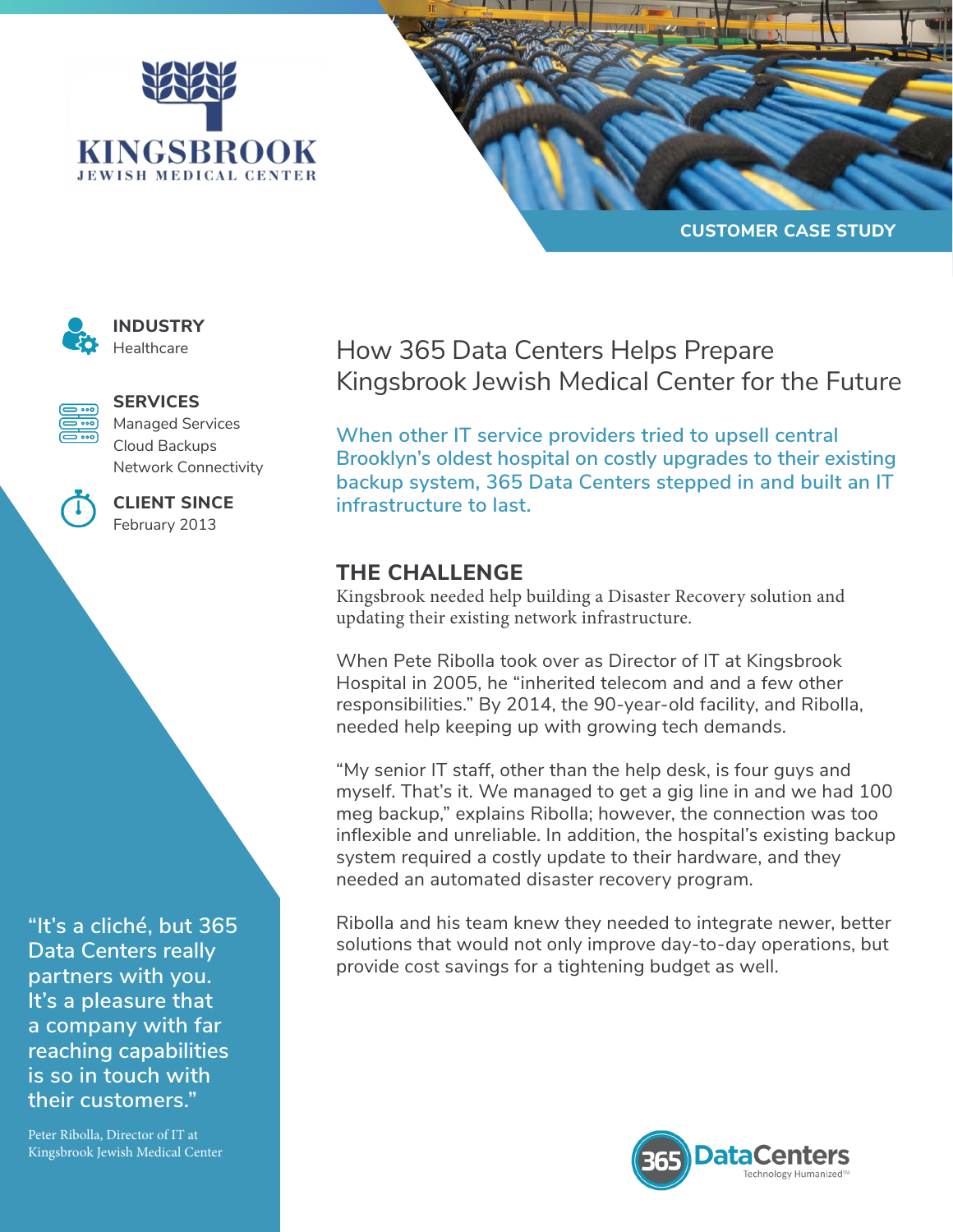

"Our existing provider supplied basics lines, but everything else was up to us. We knew we wanted a responsive team who could improve our existing solutions, but everyone wanted to upsell us. They were happy to talk about putting new hardware in here, but none of them seemed to address any existing issues. They didn't prioritize our pain points."

Then, they began having conversations with 365 Data Centers.

**"365 Data Centers didn't try to upsell us; they focused on getting us stable. They gave us a plan for moving forward, developed an infrastructure that would prepare us for future requirements, and they were able to cut costs."**

## **WHY 365 DATA CENTERS?**

A source of solutions, suggestion, and guidance.

Kingsbrook had begun planning to establish an automated disaster recovery program for their data, but the setup of existing physical servers presented unique challenges. While other vendors ignored these challenges and pushed for new equipment purchases, 365 worked to understand the situation, shared a few scripts with Ribolla, and got their infrastructure up and running within a few months.

Now that Kingsbrook has deployed 365's network, they look to take advantage of other 365 Data Centers services like off-site storage for a remote backup solution.

"That rides on a layer two connection, carved out of our one gig internet pipe, so we have our network connection to [365's] data center. It just made all of this stuff possible. They also proactively monitor that bandwidth and alert us with any kind of issues. They've come through in the clutch everytime we've needed them."



.